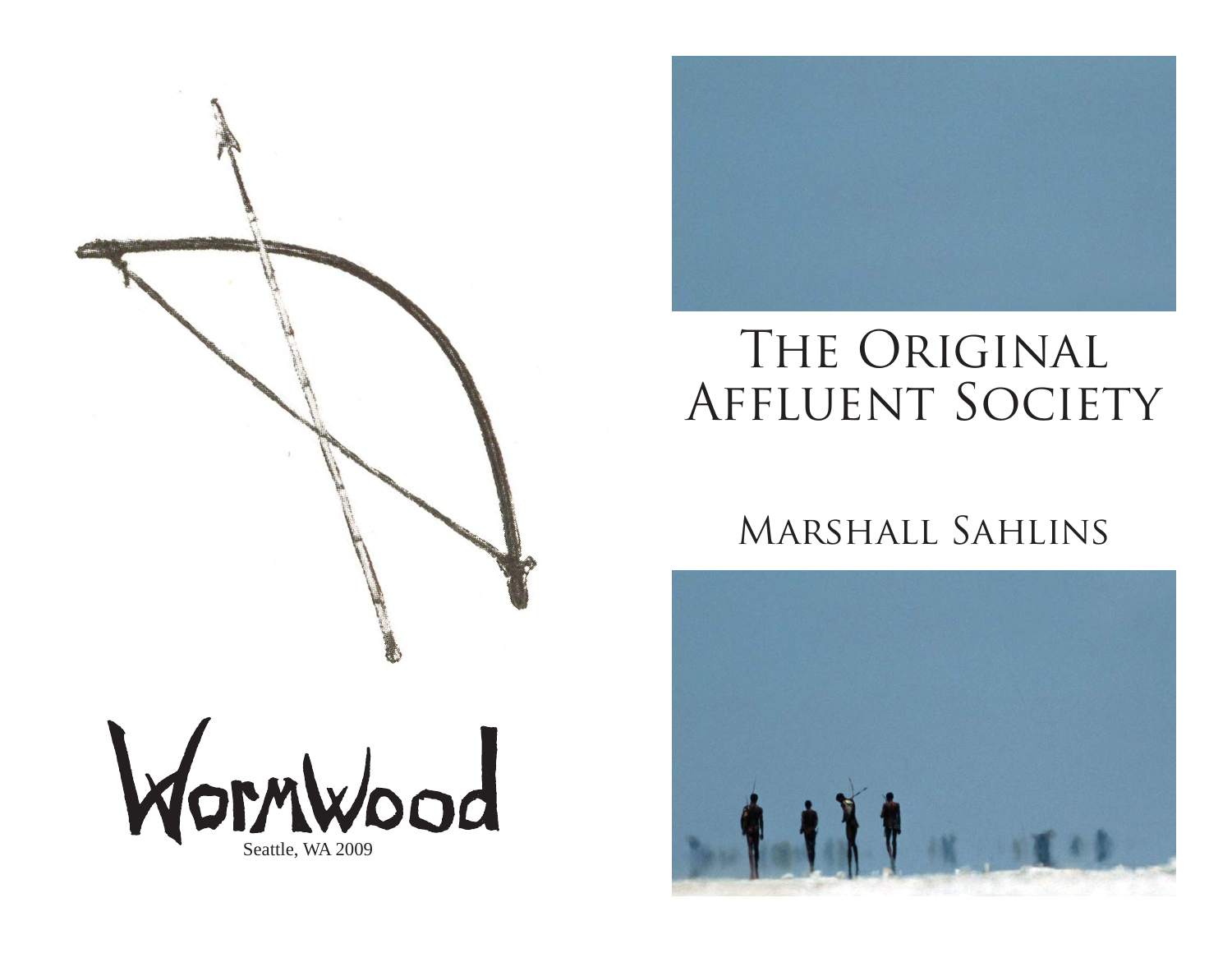*George's Sound, in the Years 184041.2 vols. London: Boone. 9. Marshall, Lorna. 1961. "Sharing, Talking, and Giving: Relief of Social Tensions Among "Kung Bushmen", Africa 31:23149. 10. Gusinde, Martin. 1961. The Yamana 5 vols. New Haven, Conn.: Human Relations Area Files. (German edition 1931). 11. Laurens van der Post: The Heart of the Hunter. 12. Le Jeune, le Pere Paul. 1897. "Relation of What Occured in New France in the Year 1634", in R. G. Thwaites (ed.), The Jesuit Relations and Allied Documents. Vol. 6. Cleveland: Burrows. (First French edition, 1635). 13. Herskovits, Melville J. 1952. Economic Anthropology. New York: Knopf.* 

*14. Lee, Richard. 1968. "What Hunters Do for a Living, or, How to Make Out on Scarce Resources", in R. Lee and I. DeVore (eds.), Man the Hunter. Chicago: Aldine.* 

*15. Lee, Richard. 1969. "Kung Bushmen Subsistence: An Input-Output Analysis", in A. Vayda (ed.), Environment and Cultural Behaviour. Garden City, N.Y.: Natural History Press.* 

*16. Woodburn, James. 1968. "An introduction to Hadza Ecology", in Lee and I. DeVore (eds.), Man the Hunter. Chicago: Aldine.* 

17. Woodburn, James (director). 1966: "The Hadza" (*film available from the anthropological director, department of Anthropology, London School of Economics).* 

*18. Polanyi, Karl. 1974. "Our Obsolete Market Mentality", Commentary 3:109-17.* 

*19. Spencer, Baldwin, and F. J. Gillen, 1899. The Native Tribes of Central Australia London: Macmillan.* 

*20. Basedow, Herbert. 1925. The Australian Aboriginal. Adelaide, Australia: Preece.* 

*21. Conklin, Harold C. 1957. Hanunoo Agriculture. Rome: Food and Agricultural Organisation of the United Nations.* 

*22. Lowie, Robert H. 1938. "Subsistence", in F. Boas (ed.), General Anthropology. (2nd ed.) New York: Rinehart.*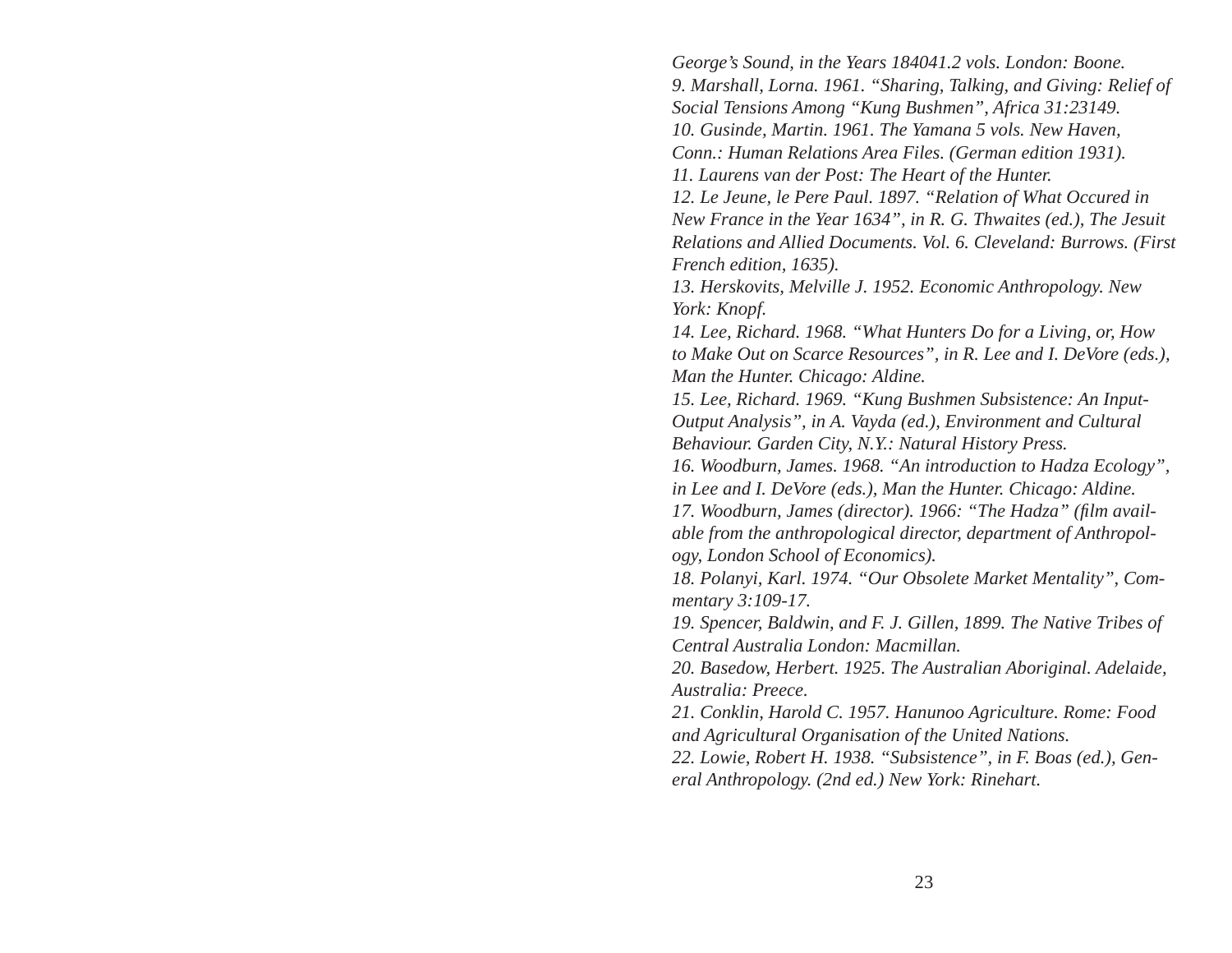ers and gatherers have by force of circumstances an objectively low standard of living. But taken as their objective, and given their adequate means of production. All the people's material wants usually can be easily satisfied.

The world's most primitive people have few possessions, but they are not poor. Poverty is not a certain small amount of goods, nor is it just a relation between means and ends; above all it is a relation between people. Poverty is a social status. As such it is the invention of civilization. It has grown with civilization, at once as an invidious distinction between classes and more importantly as a tributary relation that can render agrarian peasants more susceptible to natural catastrophes than any winter camp of Alaskan Eskimo.

#### **References**

*1. Lowie, Robert H; 1946 An introduction to Cultural Anthropology (2nd ed.) New York. Rinehart.* 

*2. Braidwood, Robert J. 1957. Prehistoric Men. 3rd ed. Chicago Natural History Museum Popular Series, Anthrpology, Number 37. 3. Braidwood; Robert J. 1952. The Near East and the Foundations for Civilisation. Eugene: Oregon State System of Higher Education.* 

*4. Boas, Franz. 1884-85. "The Central Eskimo", Smithsonian Institution, Bureau of American Ethnology, Anthropological Reports 6: 399=699.* 

*5. White, Leslie A. 1949. The Science of Culture. New York: Farrar, Strauss.* 

*6. White, Leslie A. 1959. The Evolution of Culture. New York: McGraw-Hill.* 

*7. Grey, Sir George. 1841. Journals of Two Expeditions of Discovery in North-West and Western Australia, During the Years 1837, 38, and 39... 2 vols. London: Boone.* 

*8. Eyre, Edward John. 1845. Journals of Expeditions of Discovery into Central Australia, and Overland from Adelalde to King* 

# HUNTER**gatherers**

Hunter-gatherers consume less energy per capita per year than any other group of human beings. Yet when you come to examine it the original affluent society was none other than the hunter's - in which all the people's material wants were easily satisfied. To accept that hunters are affluent is therefore to recognise that the present human condition of man slaving to bridge the gap between his unlimited wants and his insufficient means is a tragedy of modern times.

There are two possible courses to affluence. Wants may be "easily" satisfied" either by producing much or desiring little The familiar conception, the Galbraithean way- based on the concept of market economies- states that man's wants are great, not to say infinite, whereas his means are limited, although they can be improved. Thus, the gap between means and ends can be narrowed by industrial productivity, at least to the point that "urgent goods" become plentiful. But there is also a Zen road to affluence, which states that human material wants are finite and few, and technical means unchanging but on the whole adequate. Adopting the Zen strategy, a people can enjoy an unparalleled material plenty - with a low standard of living. That, I think, describes the hunters. And it helps explain some of their more curious economic behaviour: their "prodigality" for example- the inclination to consume at once all stocks on hand, as if they had it made. Free from market obsessions of scarcity, hunters' economic propensities may be more consistently predicated on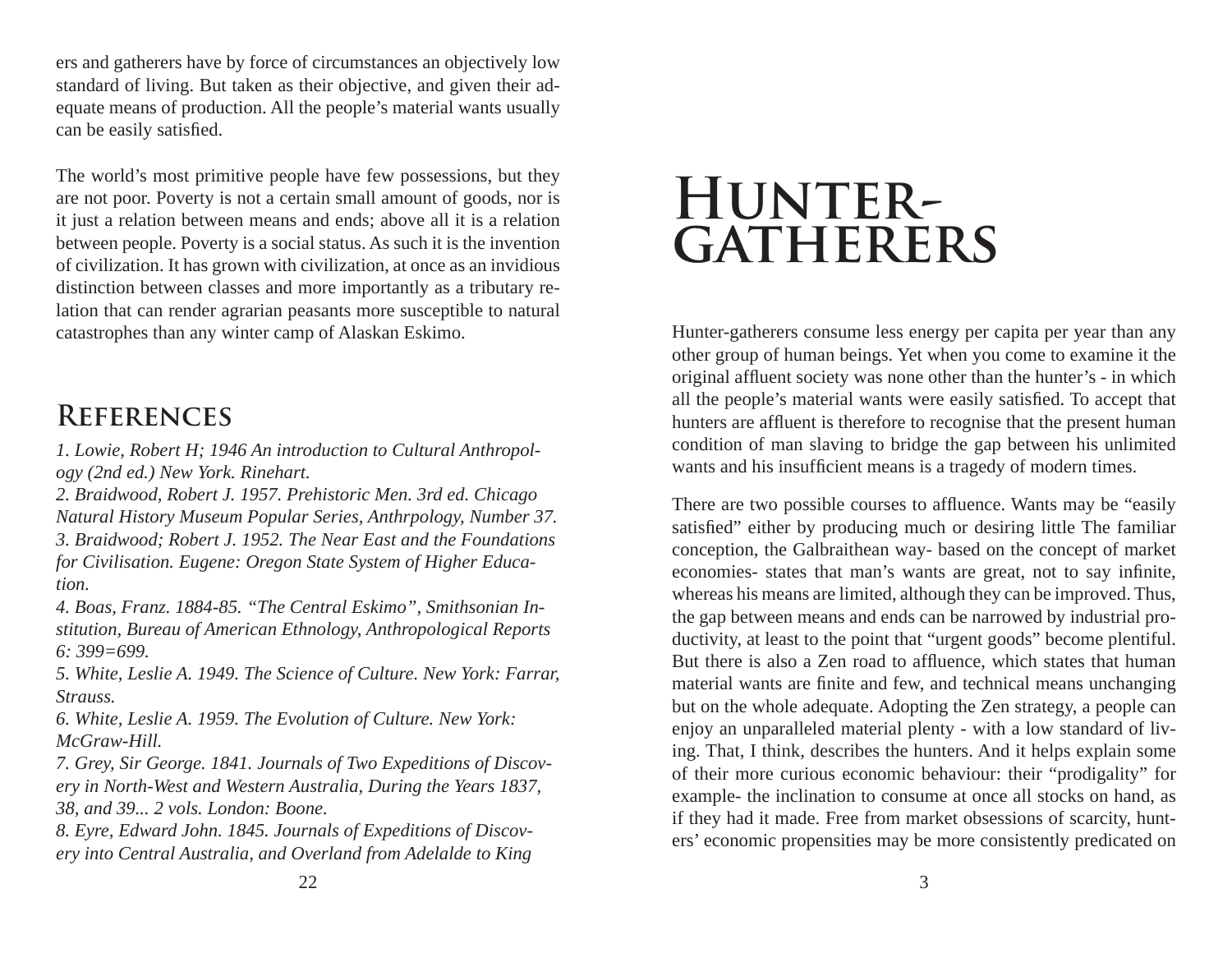abundance than our own.

Destutt de Tracy, " fi sh-blooded bourgeois doctrinaire" though he might have been, at least forced Marx to agree that "in poor nations the people are comfortable", whereas in rich nations, "they are generally poor".

### **Sources of the Misconception**

"Mere subsistence economy", "limited leisure save in exceptional circumstances", incessant quest for food", "meagre and relatively unreliable" natural resources, "absence of an economic surplus", "maximum energy from a maximum number of people" so runs the fair average anthropological opinion of hunting and gathering

The traditional dismal view of the hunters' fix goes back to the time Adam Smith was writing, and probably to a time before anyone was writing. Probably it was one of the first distinctly neolithic prejudices, an ideological appreciation of the hunter's capacity to exploit the earth's resources most congenial to the historic task of depriving him of the same. We must have inherited it with the seed of Jacob, which "spread abroad to the west, and to the east, and to the north", to the disadvantage of Esau who was the elder son and cunning hunter, but in a famous scene deprived of his birthright.

Current low opinions of the hunting-gathering economy need not be laid to neolithic ethnocentrism. Bourgeois ethnocentrism will do as well. The existing business economy Will promote the same dim conclusions about the hunting life. Is it so paradoxical to contend that hunters have affluent economies, their absolute poverty notwithstanding? Modern capitalist societies, however richly endowed, dedicate themselves to the proposition of scarcity. Inadequacy of economic means is the first principle of the world's wealthiest peoples.

The market-industrial system institutes scarcity, in a manner completely without parallel. Where production and distribution are arern hunters at least tend to employ their time off in such activities as daytime sleep. In the tropical habitats occupied by many of these existing hunters, plant collecting is more reliable than hunting itself. Therefore, the women, who do the collecting, work rather more regularly than the men, and provide the greater part of the food supply.

In alleging this is an affluent economy, therefore, I do not deny that certain hunters have moments of difficulty. Some do find it "almost inconceivable" for a man to die of hunger, or even to fail to satisfy his hunger for more than a day or two.16 But others, especially certain very peripheral hunters spread out in small groups across an environment of extremes, are exposed periodically to the kind of inclemency that interdicts travel or access to game. They suffer although perhaps only fractionally, the shortage affecting particular immobilized families rather than the society as a whole. (10)

Still, granting this vulnerability, and allowing the most poorly situated modern hunters into comparison. It would be difficult to prove that privation is distinctly characteristic of the hunter-gatherers. Food shortage is not the indicative property of this mode of production as opposed to others; it does not mark off hunters and gatherers as a class or a general evolutionary stage. Lowie (22) asks:

"But what of the herders on a simple plane whose maintenance is periodically jeopardized by plagues-who, like some Lapp bands of the nineteenth century were obliged to fall back on fishing? What of the primitive peasants who clear and till without compensation of the soil, exhaust one plot and pass on to the next, and are threatened with famine at every drought? Are they any more in control of misfortune caused by natural conditions than the hunter-gatherer?"

Above all, what about the world today? One-third to one-half of humanity are said to go to bed hungry every night. In the Old Stone Age the fraction must have been much smaller. This is the era of hunger unprecedented. Now, in the time of the greatest technical power, is starvation an institution. Reverse another venerable formula: the amount of hunger in. creases relatively and absolutely with the evolution of culture. This paradox is my whole point. Hunt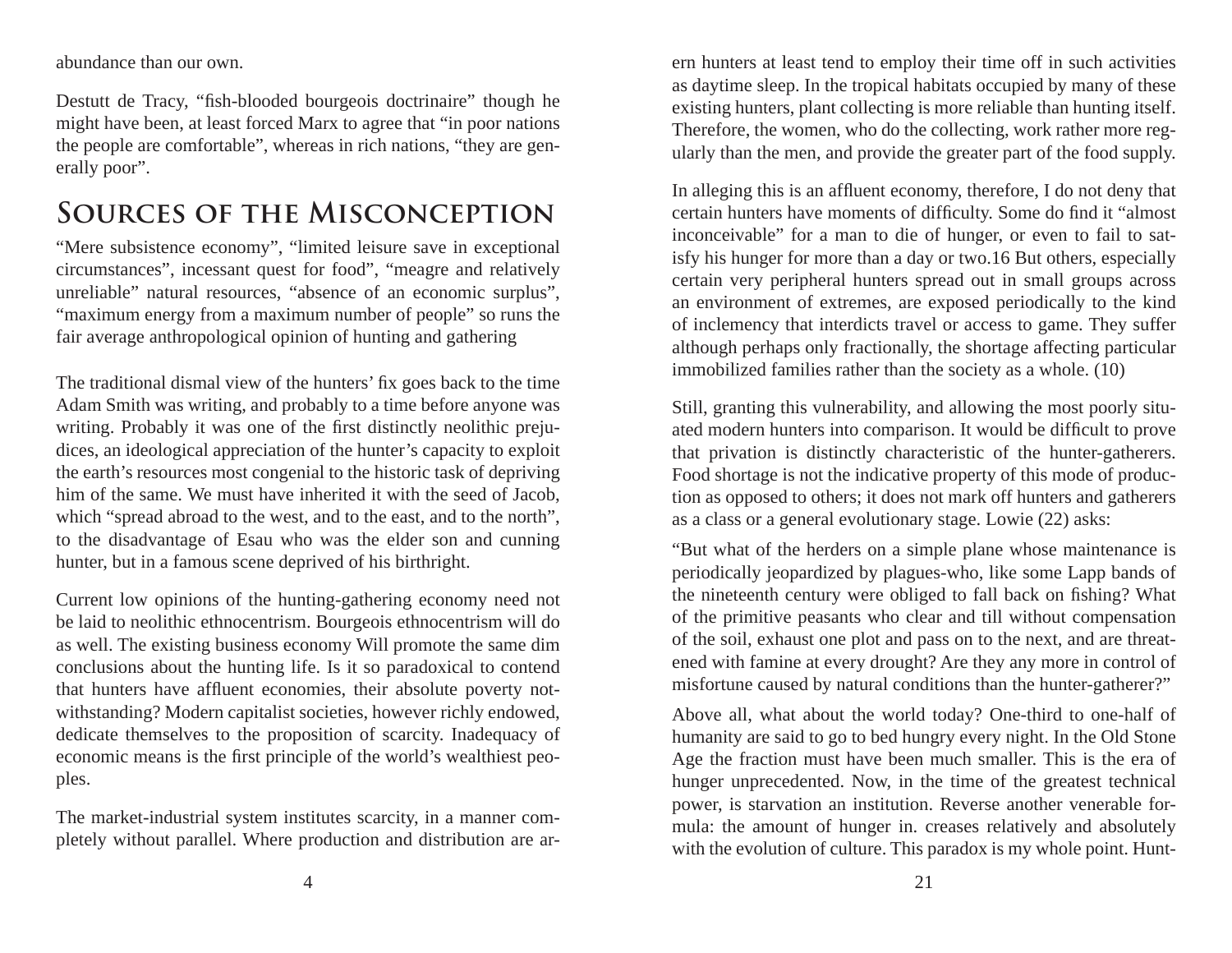Hunting and gathering has all the strengths of its weaknesses. Periodic movement and restraint in wealth and adaptations, the kinds of necessities of the economic practice and creative adaptations the kinds of necessities of which virtues are made. Precisely in such a framework, affluence becomes possible. Mobility and moderation put hunters' ends within range of their technical means. An undeveloped mode of production is thus rendered highly effective. The hunter's life is not as difficult as it looks from the outside. In some ways the economy reflects dire ecology, but it is also a complete inversion.

#### **Three to five hour working** DAY

Reports on hunters and gatherers of the ethnological present-specifically on those in marginal environments suggest a mean of three to five hours per adult worker per day in food production. Hunters keep banker's hours, notably less than modern industrial workers (unionized), who would surely settle for a 21-35 hour week. An interesting comparison is also posed by recent studies of labour costs among agriculturalists of Neolithic type. For example, the average adult Hanunoo, man or woman, spends 1,200 hours per year in swidden cultivation;21 which is to say, a mean of three hours twenty minutes per day. Yet this figure does not include food gathering, animal raising, cooking and other direct subsistence efforts of these Philippine tribesmen. Comparable data are beginning to appear in reports on other primitive agriculturalists from many parts of the world.

There is nothing either to the convention that hunters and gatherers can enjoy little leisure from tasks of sheer survival. By this, the evolutionary inadequacies of the Paleolithic are customarily explained, while for the provision of leisure the Neolithic is roundly congratulated. But the traditional formulas might be truer if reversed: the amount of work (per capita) increases with the evolution of culture, and the amount of leisure decreases. Hunter's subsistence labours are characteristically intermittent, a day on and a day off, and modranged through the behaviour of prices, and all livelihoods depend on getting and spending, insufficiency of material means becomes the explicit, calculable starting point of all economic activity.

The entrepreneur is confronted with alternative investments of a finite capital, the worker (hopefully) with alternative choices of remunerative employ, and the consumer... Consumption is a double tragedy: what begins in inadequacy will end in deprivation. Bringing together an international division of labour, the market makes available a dazzling array of products: all these Good Things within a man's reach- but never all within his grasp. Worse, in this game of consumer free choice, every acquisition is simultaneously a deprivation for every purchase of something is a foregoing of something else, in general only marginally less desirable, and in some particulars more desirable, that could have been had instead. That sentence of "life at hard labour" was passed uniquely upon us. Scarcity is the judgment decreed by our economy. And it is precisely from this anxious vantage that we look back upon hunters. But if modern man, with all his technological advantages, still lacks the wherewithal, what chance has the naked savage with his puny bow and arrow? Having equipped the hunter with bourgeois impulses and palaeolithic tools, we judge his situation hopeless in advance.

Yet scarcity is not an intrinsic property of technical means. It is a relation between means and ends. We should entertain the empirical possibility that hunters are in business for their health, a finite objective, and that bow and arrow are adequate to that end.

The anthropological disposition to exaggerate the economic inefficiency of hunters appears notably by way of invidious comparison with neolithic economies. Hunters, as Lowie (1) put it blankly, "must work much harder in order to live than tillers and breeders" (p. 13). On this point evolutionary anthropology in particular found it congenial, even necessary theoretically, to adopt the usual tone of reproach. Ethnologists and archaeologists had become neolithic revolutionaries, and in their enthusiasm for the Revolution spared nothing in denouncing the Old (Stone Age) Regime. It was not the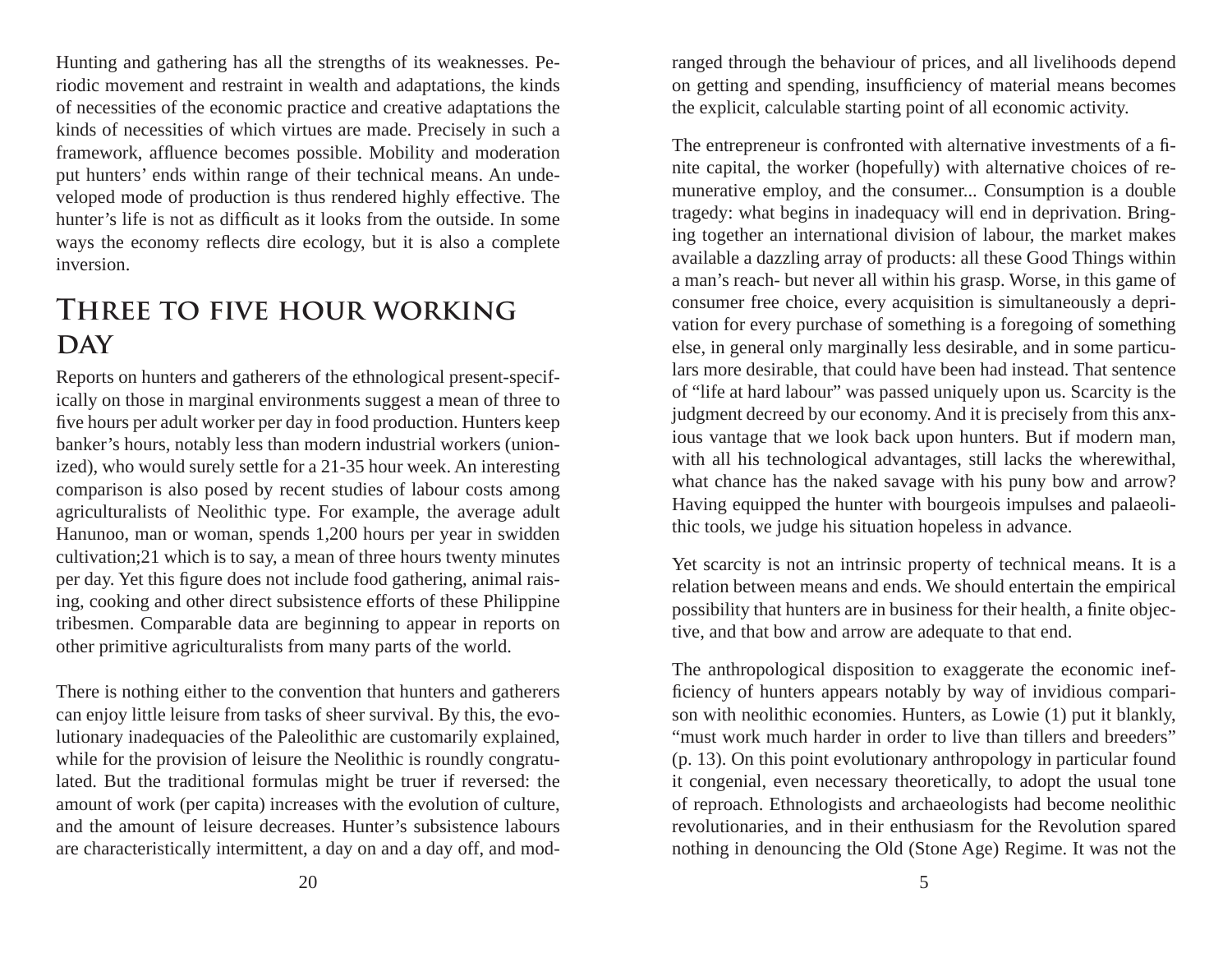first time philosophers would relegate the earliest stage of humanity rather to nature than to culture. ("A man who spends his whole life following animals just to kill them to eat, or moving from one berry patch to another, is really living just like an animal himself"(2) (p.122). The hunters thus downgraded, anthropology was freer to extol the Neolithic Great Leap Forward: a main technological advance that brought about a "general availability of leisure through release from purely food-getting pursuits". (3) In an influential essay on "Energy and the Evolution of Culture", Leslie White (5, 6) explained that the neolithic generated a "great advance in cultural development... as a consequence of the great increase in the amount of energy harnessed and controlled per capita per year by means of the agricultural and pastoral arts". White further heightened the evolutionary contrast by specifying human effort as the principal energy source of palaeolithic culture, as opposed to the domesticated plant and animal resources of neolithic culture. This determination of the energy sources at once permitted a precise low estimate of hunters' thermodynamic potential- that developed by the human body: "average power resources" of one twentieth horse power per capita -even as, by eliminating human effort from the cultural enterprise of the neolithic, it appeared that people had been liberated by some labour-saving device (domesticated plants and animals). But White's problematic is obviously misconceived. The principal mechanical energy available to both palaeolithic and neolithic culture is that supplied by human beings, as transformed in both cases from plant and animal source, so that, with negligible exceptions (the occasional direct use of non-human power), the amount of energy harnessed per capita per year is the same in palaeolithic and neolithic economies- and fairly constant in human history until the advent of the industrial revolution.(5)

#### **Marvelously varied diet**

Marginal as the Australian or Kalahari desert is to agriculture, or to everyday European experience, it is a source of wonder to the untutored observer "how anybody could live in a place like this". The inference that the natives manage only to eke out a bare existence

hunting-gathering: it requires movement to maintain production on advantageous terms.

But this movement, more or less frequent in different circumstances, more or less distant. merely transposes to other spheres of production the same diminishing returns of which it is born. The manufacture of tools, clothing, utensils, or ornaments, how- ever easily done, becomes senseless when these begin to be more of a burden than a comfort Utility falls quickly at the margin of portability. The construction of substantial houses likewise becomes absurd if they must soon be abandoned. Hence the hunter's very ascetic conceptions of material welfare: an interest only in minimal equipment, "if that; a valuation of smaller things over bigger; a disinterest in acquiring two or more of most goods; and the like. Ecological pressure assumes a rare form of concreteness when it has to be shouldered. If the gross product is trimmed down in comparison with other economies, it is not the hunter's productivity that is at fault, but his mobility.

#### **Demographic constraints**

Almost the same thing can be said of the demographic constraints of hunting-gathering. The same policy of debarassment is in play on the level of people, describable in similar terms and ascribable to similar causes. The terms are, cold-bloodedly: diminishing returns at the margin of portability, minimum necessary equipment, elimination of duplicates, and so forth-that is to say, infanticide, senilicide, sexual continence for the duration of the nursing period, etc., practices for which many food-collecting peoples are well known. The presumption that such devices are due to an inability to support more people is probably true-if' "support" is understood in the sense of carrying them rather than feeding them. The people eliminated, as hunters sometimes sadly' tell, are precisely those who cannot effectively transport themselves, who would I hinder the movement of family and camp. Hunters may be obliged to handle people and goods in parallel ways, the draconic population policy an expression of the same ecology as the ascetic economy.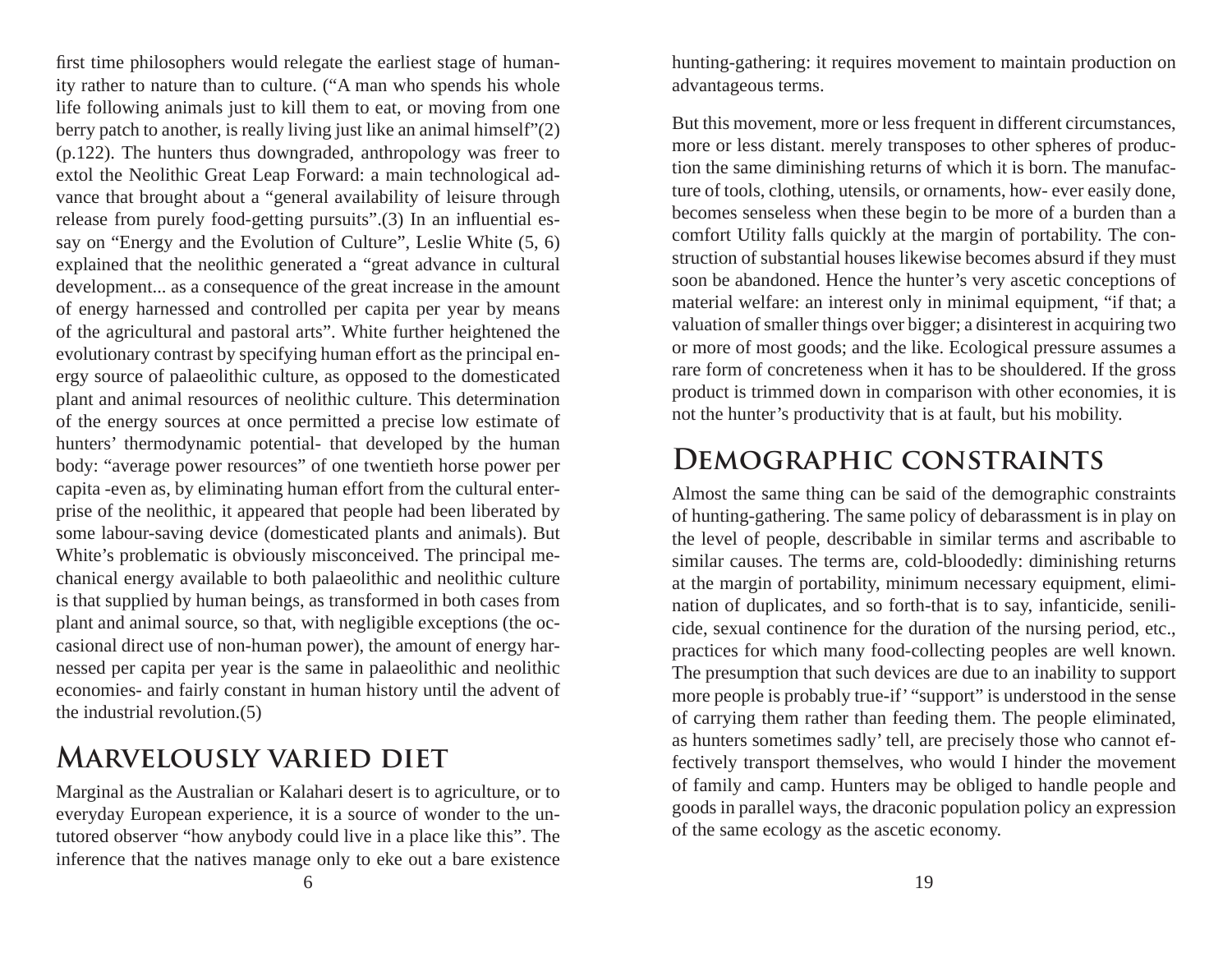fear for the future, hence they do not pile up supplies. Year in and year out they can look forward to the next day, free of care...." (12)

Gusinde's explanation is probably good as far as it goes, but probably incomplete. A more complex and subtle economic calculus seems in play. In fact one must consider the advantages of food storage against the diminishing returns to collection within a confined locale. An uncontrollable tendency to lower the local carrying capacity is for hunters au fond des choses: a basic condition of their production and main cause of their movement. The potential drawback of storage is exactly that it engages the contradiction between wealth and mobility. It would anchor the camp to an area soon depleted of natural food supplies. Thus immobilized by their accumulated stocks, the people may suffer by comparison with a little hunting and gathering elsewhere, where nature has, so to speak, done considerable storage of her own-of foods possibly more desirable in diversity as well as amount than men can put by. As it works out, an attempt to stock up food may only reduce the overall output of a hunting band, for the have-nots will content themselves with staying in camp and living off !he wherewithal amassed by the more prudent. Food storage, then, may be technically feasible, yet economically undesirable, and socially unachievable.

What are the real handicaps of the hunting-gathering praxis? Not "low productivity of labour", if existing examples mean anything. But the economy is seriously" afflicted by the imminence of diminishing returns. Beginning in subsistence and spreading from there to every sector, an initial success seems only to develop the probability that further efforts will yield smaller benefits. This describes the typical curve of food-getting within a particular locale. A modest number of people usually sooner than later reduce the food resources within convenient range of camp. Thereafter, they may stay on only by absorbing an increase in real costs or a decline in real returns: rise in costs if the people choose to search farther and farther afield, decline in returns if they are satisfied to live on the shorter supply or inferior foods in easier reach. The solution, of course, is to go somewhere else. Thus the first and decisive contingency of

is apt to be reinforced by their marvelously varied diets. Ordinarily including objects deemed repulsive and inedible by Europeans, the local cuisine lends itself to the supposition that the people are starving to death.

It is a mistake, Sir George Grey (7) wrote, to suppose that the native Australians "have small means of subsistence, or are at times greatly pressed for want of food". Many and "almost ludicrous" are the errors travellers have fallen into in this regard: "They lament in their journals that the unfortunate Aborigines should be reduced by famine to the miserable necessity of subsisting on certain sorts of food, which they have found near their huts; whereas, in many instances, the articles thus quoted by them are those which the natives most prize, and are really neither deficient in flavour nor nutritious qualities". To render palpable "the ignorance that has prevailed with regard to the habits and customs of this people when in their wild state", Grey provides one remarkable example, a citation from his fellow explorer, Captain Stuart, who, upon encountering a group of Aboriginals engaged in gathering large quantities of mimosa gum, deduced that the "unfortunate creatures were reduced to the last extremity, and, being unable to procure any other nourishment, had been obliged to collect this mucilaginous". But, Sir George observes, the gum in question is a favourite article of food in the area, and when in season it affords the opportunity for large numbers of people to assemble and camp together, which otherwise they are unable to do. He concludes:

"Generally speaking, the natives live well; in some districts there may be at particular seasons of the year a deficiency of food, but if such is the case, these tracts are, at those times, deserted. It is, however, utterly impossible for a traveller or even for a strange native to judge. whether a district affords an abundance Of food, or the contrary... But in his own district a native is very differently situated; he knows exactly what it produces, the proper time at which the several articles are in season, and the readiest means of procuring them. According to these circumstances he regulates his visits to different portions of his hunting ground; and I can only say that l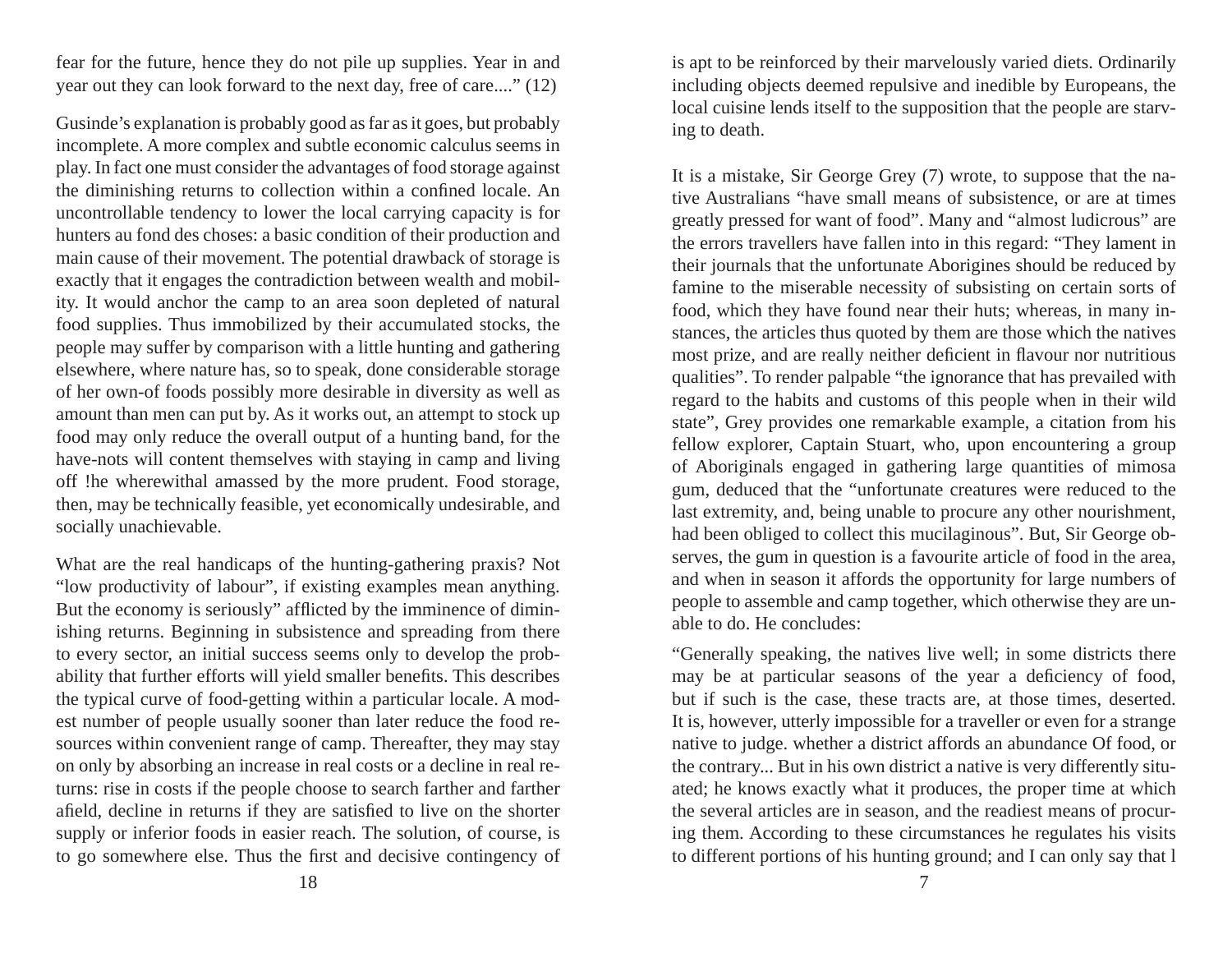have always found the greatest abundance in their huts."(8)

In making this happy assessment, Sir George took special care to exclude the lumpen-proletariat aboriginals living in and about European towns -The exception instructive. It evokes a second source of ethnographic misconceptions: the anthropology of hunters is largely an anachronistic study of ex-savages an inquest into the corpse of one society, Grey once said, presided over by members of another.

### **"A Kind of Material Plenty"**

Considering the poverty in which hunters and gatherers live in theory, it comes as a surprise that Bushmen who live in the Kalahari enjoy "a kind of material plenty", at least in the realm of everyday useful things, apart from food and water:

"As the !Kung come into more contact with Europeans and this is already happening - they will feel sharply the lack of our things and will need and want more. It makes them feel inferior to be without clothes when they stand among strangers who are clothed. But in their own life and with their own artifacts they were comparatively free from material pressures. Except for food and water (important exceptions!) of which the Nyae Nyae Kung have a sufficiency - but barely so, judging from the fact that all are thin though not emaciated - they all had what they needed or could make what they needed, for every man can and does make the things that men make and every woman the things that women make... They lived in a kind of material plenty because they adapted the tools of their living to materials which lay in abundance around them and which were free for anyone to take (wood, reeds, bone for weapons and implements, fibres for cordage, grass for shelters). or to materials which were at least sufficient for the needs of the population.... The !Kung could always use more ostrich egg shells for beads to wear or trade with, but, as it is, enough are found for every woman to have a dozen or more shells for water containers all she can carry - and a goodly number of bead ornaments. In their nomadic hunting-gathering life, travelling from one source Of food to another through the seasons, always

The first, prodigality: the propensity to eat right through all the food in the camp, even during objectively difficult times, "as if", Lillian said of the Montagnais, "the game they were to hunt was shut up in a stable". Basedow (20) wrote of native Australians, their motto "might be interpreted in words to the effect that while there is plenty for today never care about tomorrow. On this account an Aboriginal inclined to make one feast of his supplies, in preference to a modest meal now and another by and by." Le Jeune even saw his Montagnais carry such extravagance to the edge of disaster.

"In the famine through which we passed, if my host took two, three, or four Beavers, immediately, whether it was day or night, they had a feast for all neighboring Savages. And if those People had captured something, they had one also at the same time; so that, on emerging from one feast, you went to another, and sometimes even to a third and a fourth. I told them that they did not manage well, and that it would be better to reserve these feasts for future days, and in doing this they would not be so pressed with hunger. They laughed at me. 'Tomorrow' (they said) 'we shall make another feast with what we shall capture.' Yes, but more often they capture only cold and wind." $(12)$ 

A second and complementary inclination is merely prodigality's negative side: the failure to put by food surpluses, to develop food storage. For many hunters and gatherers, it appears, food storage cannot be proved technically impossible, nor is it certain that the people are unaware of the possibility. (18) One must investigate instead what in the situation precludes the attempt. Gusinde asked this question, and for the Yahgan found the answer in the self same justifiable optimism. Storage would be "superfluous", "because through the entire year and with almost limitless generosity the she puts all kinds of animals at the disposal of the man who hunts and the woman who gathers. Storm or accident will deprive a family of these things for no more than a few days. Generally no one need reckon with the danger of hunger, and everyone almost any where finds an abundance of what he needs. Why then should anyone worry about food for the future... Basically our Fuegians know that they need not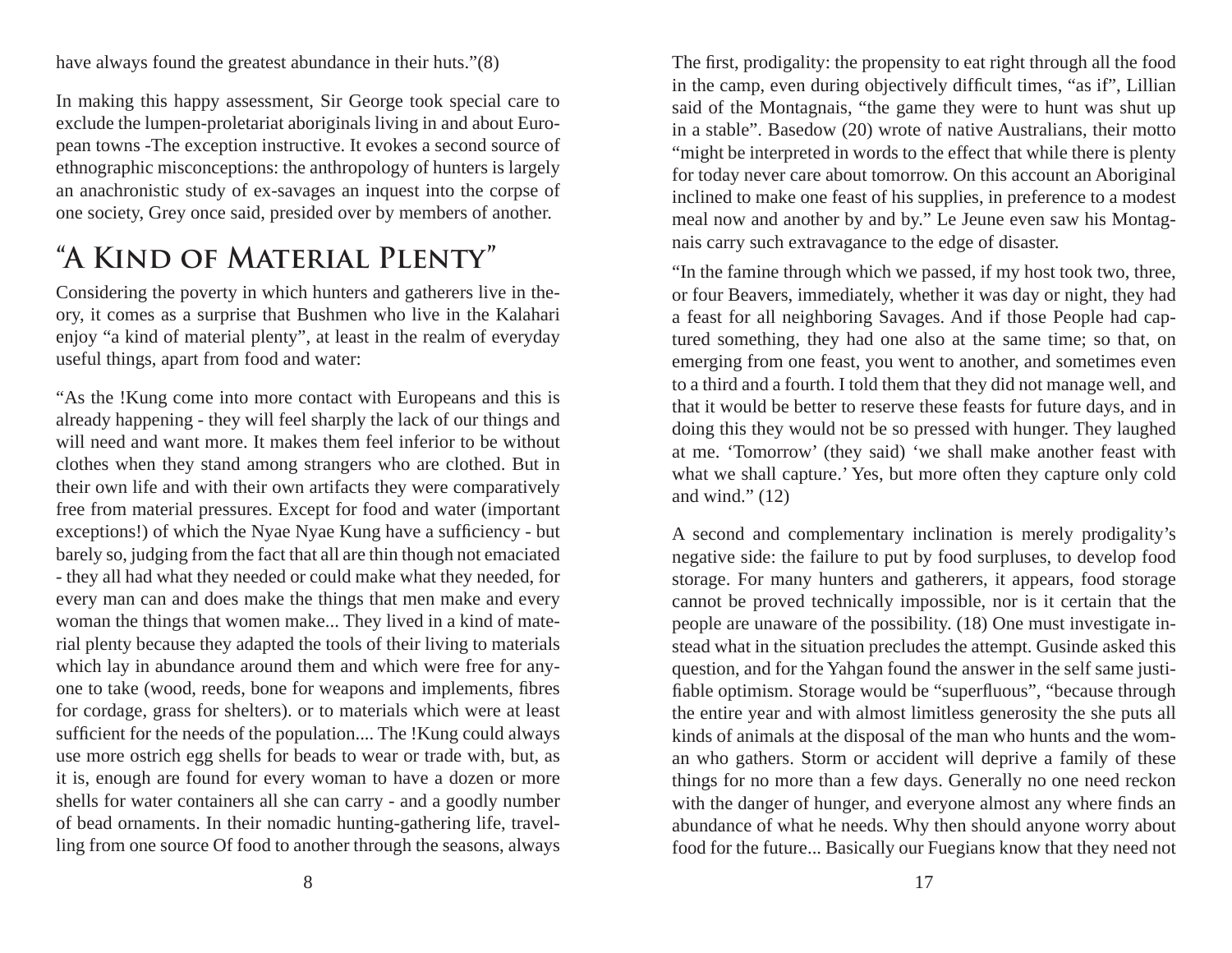Indian cannot help it. It is his natural disposition." (10)

The hunter's attitude towards farming introduces us, lastly, to a few particulars of the way they relate to the food quest. Once again we venture here into the internal realm of the economy, a realm sometimes subjective and always difficult to understand; where, moreover, hunters seem deliberately inclined to overtax our comprehension by customs so odd as to invite the extreme interpretation that either these people are fools or they really have nothing to worry about. The former would be a true logical deduction from the hunter's nonchalance, on the premise that his economic condition is truly exigent. On the other hand, if a livelihood is usually easily procured, if one can usually expect to succeed, then the people's seeming imprudence can no longer appear as such. Speaking to unique developments of the market economy, to its institutionalization of scarcity, Karl Polanyi (18) said that our "animal dependence upon food has been bared and the naked fear of starvation permitted to run loose. Our humiliating enslavement to the material, which all human culture is designed to mitigate, was deliberately made more rigorous" But our problems are not theirs.

Rather, a pristine affluence colours their economic arrangements, a trust in the abundance of nature's resources rather than despair at the inadequacy of human means. My point is that otherwise curious heathen devices become understandable by the people's confidence, a confidence which is the reasonable human attribute of a generally successful economy.

A more serious issue is presented by the frequent and exasperated observation of a certain "lack of foresight" among hunters and gatherers. Orientated forever in the present, without "the slightest thought of, or care for, what the morrow may bring", (19) the hunter seems unwilling to husband supplies, incapable of a planned response to the doom surely awaiting him. He adopts instead a studied unconcern, which expresses itself in two complementary economic inclinations.

going back and forth between food and water, they carry their young children and their belongings. With plenty of most materials at hand to replace artifacts as required, the !Kung have not developed means of permanent storage and have not needed or wanted to encumber. themselves with surpluses or duplicates. They do not even want to carry one of everything. They borrow what they do not own. With this ease, they have not hoarded, and the accumulation of objects has not become associated with status.."(9)

In the non subsistence sphere, the people's wants are generally easily satisfied. Such "material plenty" depends partly upon the simplicity of technology and democracy of pro perty. Products are homespun: of stone, bone, wood, skin-materials such as "lay in abundance around them". As a rule, neither extraction of the raw material nor its working up take strenuous effort. Access to natural resources is typically direct- "free for anyone to take"- even as possession of the necessary tools is general and knowledge of the required skills common. The division of labour is likewise simple, predominantly a division of labour by sex. Add in the liberal customs of sharing, for which hunters are properly famous, and all the people can usually participate in the going prosperity, such as it is.

For most hunters, such affluence without abundance in the non-subsistence sphere need not be long debated. A more interesting question is why they are content with so few possessions for it is with them a policy, a "matter of principle" as Gusinde 10 says, and not a misfortune.

But are hunters so undemanding of material goods because they are themselves enslaved by a food quest "demanding maximum energy from a maximum number of people", so that no time or effort remains for the provision of other comforts? Some ethnographers testify to the contrary that the food quest is so successful that half the time the people seem not to know what to do with themselves. On the other hand, movement is a condition of this success, more movement in some cases than others, but always enough to rapidly depreciate the satisfactions of property. Of the hunter it is truly said that his wealth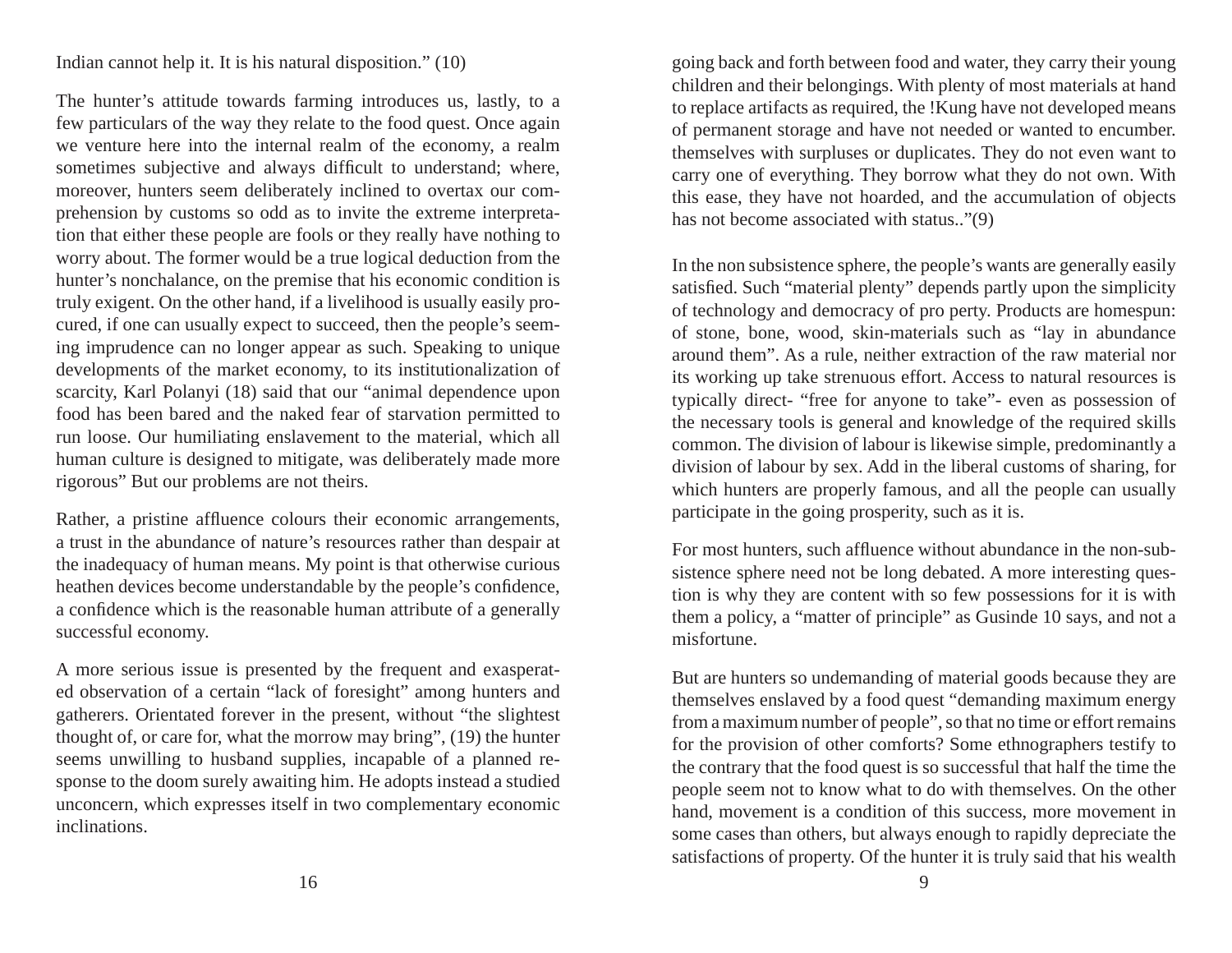is a burden. In his condition of life, goods can become "grievously oppressive", as Gusinde observes, and the more so the longer they are carried around. Certain food collectors do have canoes and a few have dog sleds, but most must carry themselves all the comforts they possess, and so only possess what they can comfortably carry themselves. Or perhaps only what the women can carry: the men are often left free to reach to the sudden opportunity of the chase or the sudden necessity of defence. As Owen Lattimore wrote in a not too different context, "the pure nomad is the poor nomad". Mobility and property are in contradiction. That wealth quickly becomes more of an encumbrance than a good thing is apparent even to the outsider. Laurens van der Post (11) was caught in the contradiction as he prepared to make farewells to his wild Bushmen friends:

"This matter of presents gave us many an anxious moment. We were humiliated by the realisation of how little there was we could give to the Bushmen. Almost everything seemed likely to make life more difficult for them by adding to the litter and weight of their daily round. They themselves had practically no possessions: a loin strap, a skin blanket and a leather satchel. There was nothing that they could not assemble in one minute, wrap up in their blankets and carry on their shoulders for a journey of a thousand miles. They had no sense of possession."

Here then is another economic "peculiarity"- some hunters at least, display a notable tendency to be sloppy about their possessions. They have the kind of nonchalance that would be appropriate to a people who have mastered the problems of production.

"They do not know how to take care of their belongings. No one dreams of putting them in order, folding them, drying or cleaning them, hanging them up, or putting them in a neat pile. If they are looking for some particular thing, they rummage carelessly through the hodgepodge of trifles in the little baskets. Larger objects that are piled up in a heap in the hut are dragged hither and thither with no regard for the damage that might be done them.

The European observer has the impression that these (Yahgan) In-

chances of game. During the long dry season especially, they pass the greater part of days on end in gambling, perhaps only to lose the metal-tipped arrows they need for big game hunting at other times. In any case, many men are "quite unprepared or unable to hunt big game even when they possess the necessary arrows". Only a small minority, Woodburn writes, are active hunters of large animals, and if women are generally more assiduous at their vegetable collecting, still it is at a leisurely pace and without prolonged labour.(17) Despite this nonchalance, and an only limited economic cooperation, Hadza "nonetheless obtain sufficient food without undue effort". Woodburn offers this "very rough approximation" of subsistencelabour requirements: "Over the year as a whole probably an average of less than two hours a day spent obtaining food" (Woodburn.16)

It is interesting that the Hazda, tutored by life and not by anthropology, reject the Neolithic revolution in order to keep their leisure. Although surrounded by cultivators, they have until recently refused to take up agriculture themselves, "mainly on the grounds that this would involve too much hard work". In this they are like the Bushmen, who respond to the Neolithic question with another: "Why should we plant, when there are so many mongomongo nuts m the world?" (14) Woodburn moreover did form the impression, although as yet unsubstantiated, that Hadza actually expend less energy, and probably less time, obtaining subsistence than do neighboring cultivators of East Africa. (16) To change continents but not contents, the fitful economic commitment of the South American hunter, too, could seem to the European outsider an incurable "natural disposition":

"... the Yamana are not capable of continuous, daily hard labour, much to the chagrin of European farmers and employers for whom they often work. Their work is more a matter of fits and starts, and in these occasional efforts they can develop considerable energy for a certain time. After that, however, they show a desire for an incalculably long rest period during which they lie about doing nothing, without showing great fatigue.... It is obvious that repeated irregularities of this kind make the European employer despair, but the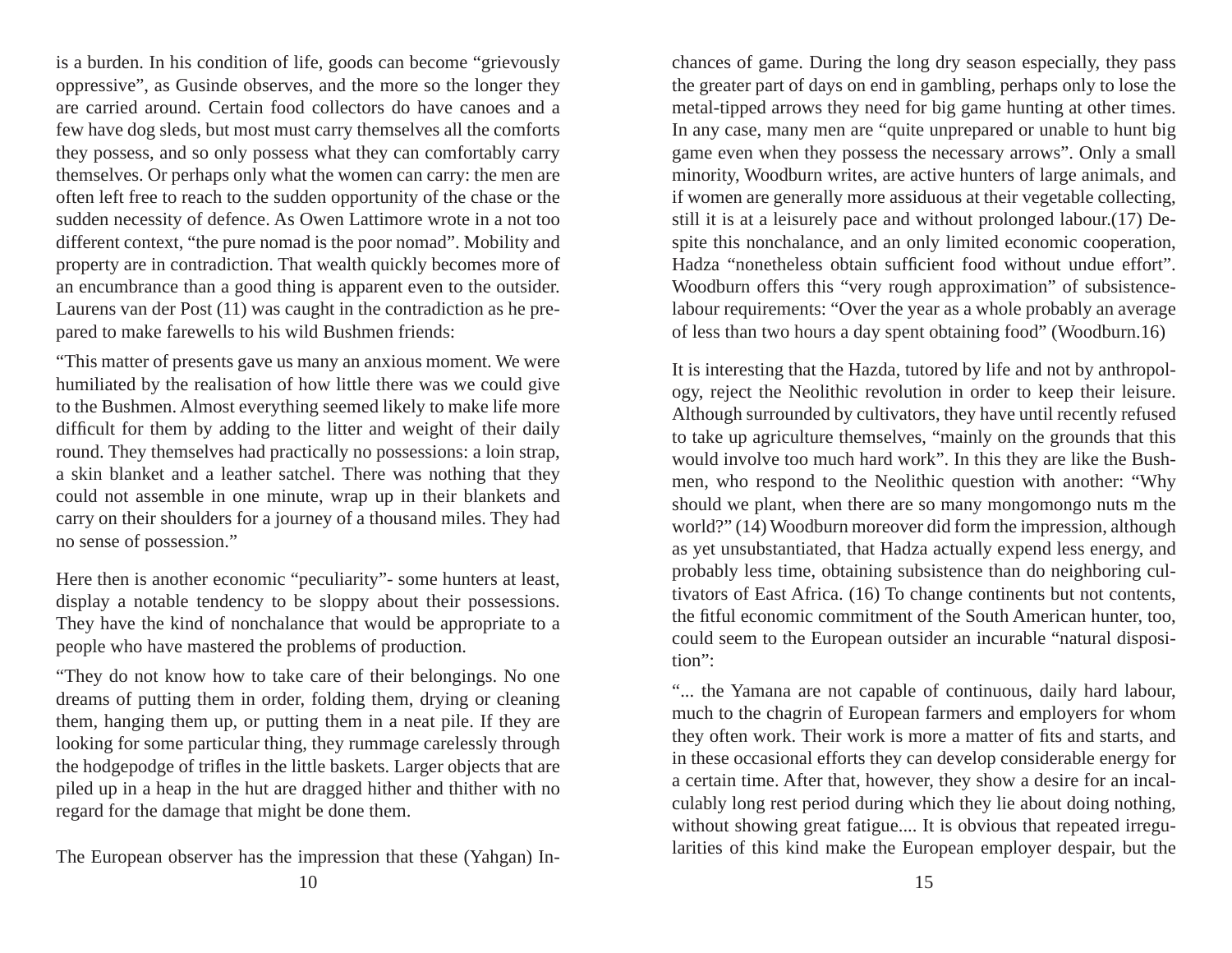tence they pass in leisure or leisurely activity. One detects again that characteristic Paleolithic rhythm of a day or two on, a day or two off- the latter passed desultorily in camp. Although food collecting is the primary productive activity, Lee writes, "the majority of the people's time (four to five days per week) is spent in other pursuits, such as resting in camp or visiting other camps" (15):

"A woman gathers on one day enough food to feed her family for three days, and spends the rest of her time resting in camp, doing embroidery, visiting other camps, or entertaining visitors from other camps. For each day at home, kitchen routines, such as cooking, nut cracking, collecting firewood, and fetching water, occupy one to three hours of her time. This rhythm of steady work and steady leisure maintained throughout the year. The hunters tend to work more frequently than the women, but their schedule uneven. It is 'not unusual' for a man to hunt avidly for a week and then do no hunting at all for two or three weeks. Since hunting is an unpredictable business and subject to magical control, hunters sometimes experience a run of bad luck and stop hunting for a month or longer. During these periods, visiting, entertaining, and especially dancing are the primary activities of men. (16)"

The daily per-capita subsistence yield for the Dobe Bushmen was 2,140 calories. However, taking into account body weight, normal activities, and the age-sex composition of the Dobe population, Lee estimates the people require only 1,975 calories per capita. Some of the surplus food probably went to the dogs, who ate what the people left over. "The conclusion can be drawn that the Bushmen do not lead a substandard existence on the edge of starvation as has been commonly supposed."(15)

Meanwhile, back in Africa the Hadza have been long enjoying a comparable ease, with a burden of subsistence occupations no more strenuous in hours per day than the Bushmen or the Australian Aboriginals.16 Living in an area of "exceptional abundance" of animals and regular supplies of vegetables (the vicinity of Lake Eyasi), Hadza men seem much more concerned with games of chance than with dians place no value whatever on their utensils and that they have completely forgotten the effort it took to make them. Actually, no one clings to his few goods and chattels which, as it is, are often and easily lost, but just as easily replaced... The Indian does not even exercise care when he could conveniently do so. A European is likely to shake his head at the boundless indifference of these people who drag brand-new objects, precious clothing, fresh provisions and valuable items through thick mud, or abandon them to their swift destruction by children and dogs.... Expensive things that are given them are treasured for a few hours, out of curiosity; after that they thoughtlessly let everything deteriorate in the mud and wet. The less they own, the more comfortable they can travel, and what is ruined they occasionally replace. Hence, they are completely indifferent to any material possessions."(10)

The hunter, one is tempted to say, is "uneconomic man". At least as concerns non subsistence goods, he is the reverse of that standard caricature immortalized in any General Principles of Economics, page one. His wants are scarce and his means (in relation) plentiful. Consequently he is "comparatively free of material pressures", has "no sense of possession", shows "an undeveloped sense of property", is "completely indifferent to any material pressures", and manifests a "lack of interest" in developing his technological equipment.

In this relation of hunters to worldly goods there is a neat and important point. From the internal perspective of the economy, it seems wrong to say that wants are "restricted", desires "restrained", or even that the notion of wealth is "limited". Such phrasings imply in advance an Economic Man and a struggle of the hunter against his own worse nature, which is finally then subdued by a cultural vow of poverty. The words imply the renunciation of an acquisitiveness that in reality was never developed, a suppression of desires that were never broached. Economic Man is a bourgeois construction- as Marcel Mauss said, "not behind us, but before, like the moral man". It is not that hunters and gatherers have curbed their materialistic "impulses"; they simply never made an institution of them. "Moreover, if it is a great blessing to be free from a great evil, our (Mon-